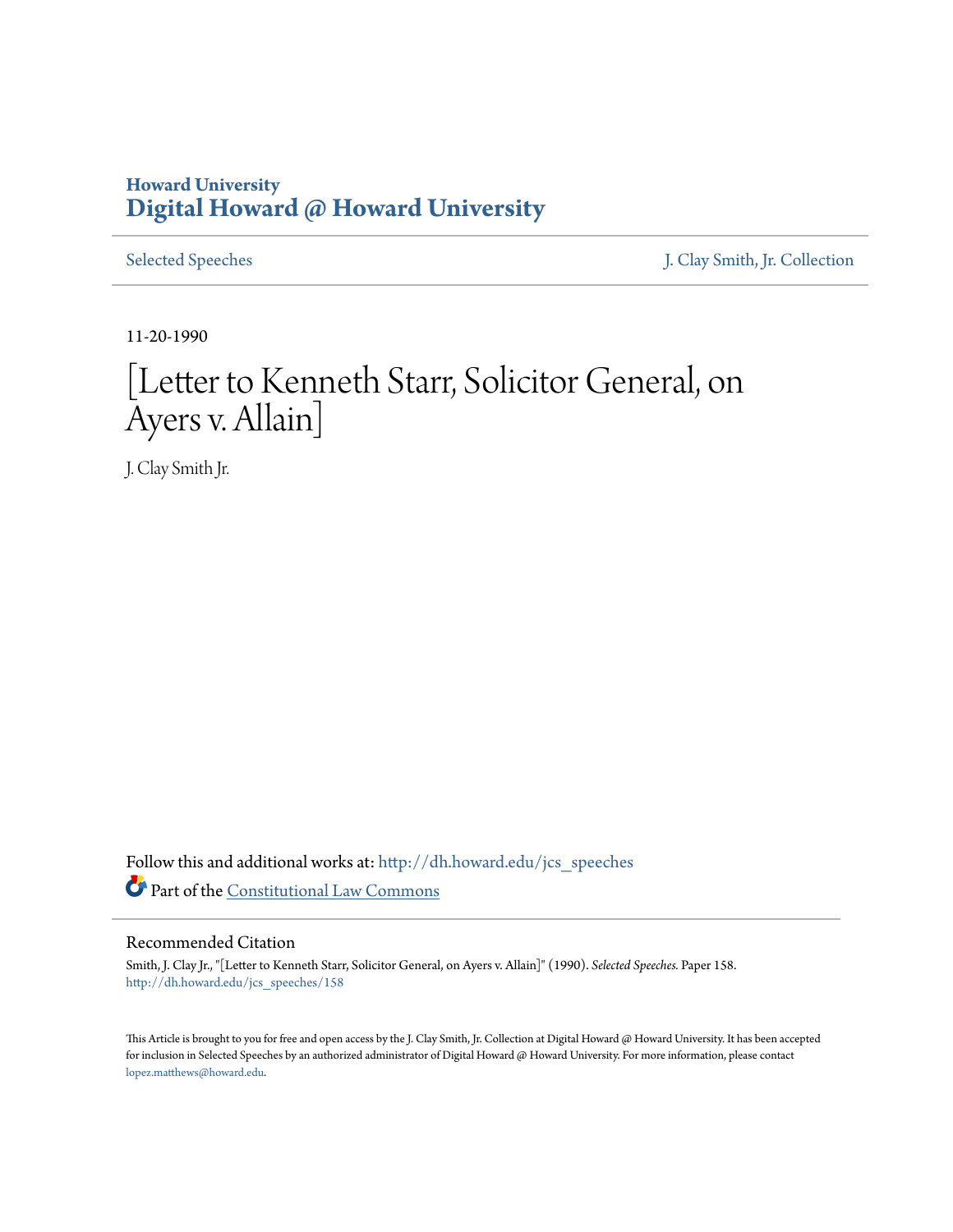

2900 Van Ness Street, N.W. Washington, D.C. 20008

**'HOOL OF LAW** 

 $\mathcal{U}$ 

November 20, 1990

Read with Forduch

Kenneth W. Starr Solicitor General U.S. Department of Justice **Room 5143** 10th & Pennsylvania Avenue, N.W. Washington, D.C. 20530

Dear General Starr:

I understand that the Department of Justice is presently reviewing Avers v. Allain to determine whether that case will be appealed to the United States Supreme Court by the Department of Justice. As a citizen concerned about the survival of the Historically Black Public Colleges, I believe that DOJ should give the Avers decision a very hard look. Avers v. Allain, 914 F.2d . 676 (5th Cir. 1990).

The neutral principle methodology used in Avers, if allowed to stand, will eventually close all of the Historically Black Public Colleges. The reason is obvious: After Avers, it may be<br>determined by the political process that the Equal Protection Clause of The Fourteenth Amendment no longer commands that these schools be funded at adequate levels to draw white or Black students to their doors. The Avers decision holds that the State<br>of Mississippi no longer excludes Blacks from any of its public colleges on account of race, hence, Black students may voluntarily attend the Historically White Public Schools in Mississippi, reducing or eliminating the constitutional obligation of the state to adequately fund the Historically Black Public College.

The Avers decisions is wrongly decided on several grounds:

"At least since Green v. County School Board, 391 U.S.  $\mathbf{1}$ . 430 (1968), it has been clear that a public body which has itself been adjudged to have engaged in racial discrimination cannot bring itself into compliance with the Equal Protection Clause simply by ending its unlawful acts and adopting a neutral stand." Regents of the University of California v. Bakke, 438 U.S. 265, 362 (1978). The Avers decision is a stunning demonstration of amnesia about one hundred years of rigid past discrimination in higher education in Mississippi which has only recently began to consider the deletion of provisions from its State Constitution which extol nonneutral race values. Mississippi Begins Analyzing Its Racist Constitution of 1890,  $N.Y.$  Times, Dec. 12, 1985, at B25, col. 1.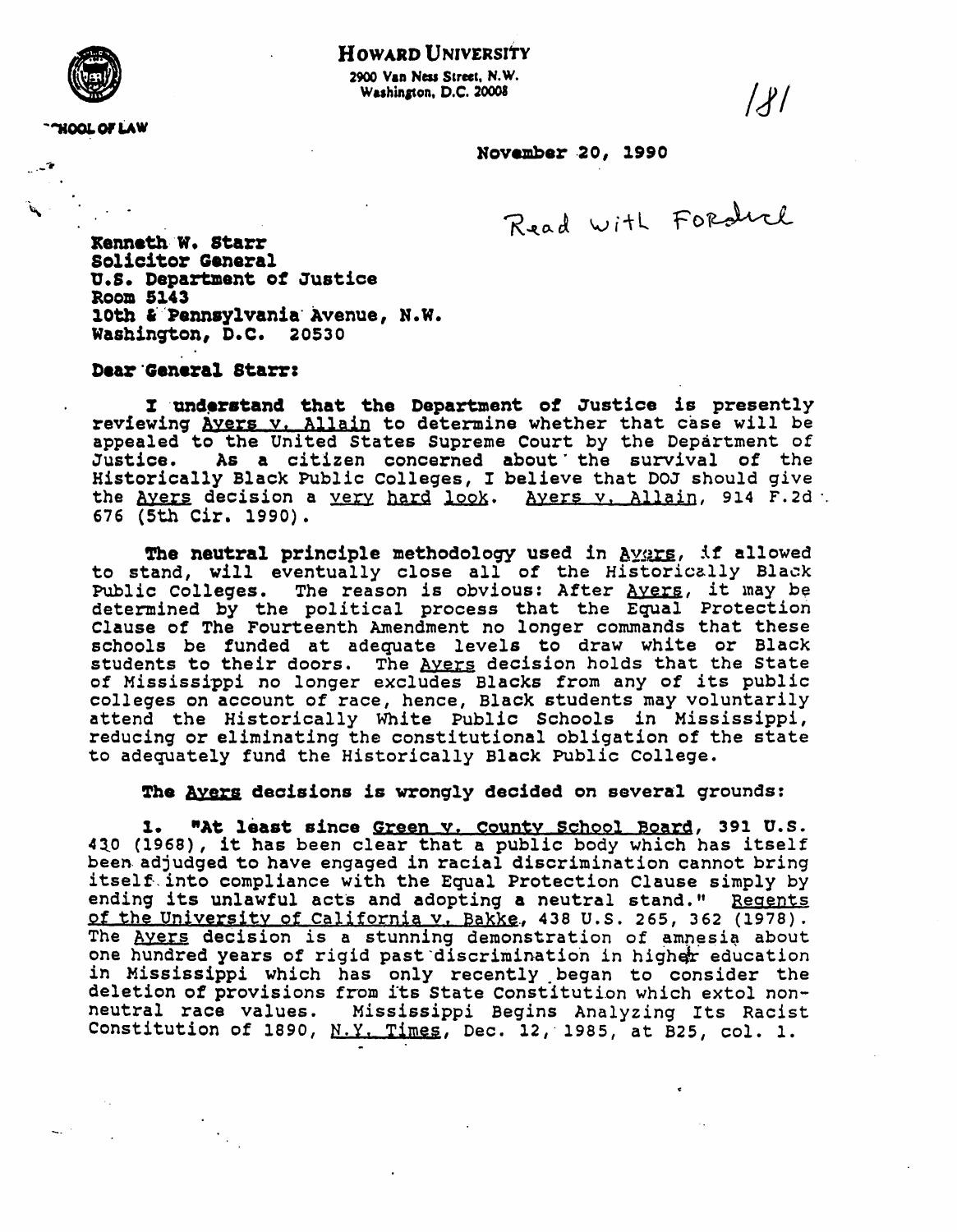2. The Ayers decision is wrong by its creation of a presumption that Black public colleges are inferior, which comes as quite a surprise to thousands of their distinguished graduates.<br>The application of the neutral methodology in the Ayers opinion declares this. The decision is written to "force" Black and white citizens of Mississippi, and beyond, to by-pass the Historically Black Public College for no other rea~on than that these colleges are Black; and, because they are Black is the reason that they are and have been substantially underfunded for years by the political process of the state. The Ayers decision concludes that Blacks today may "voluntarily" attend any Historically White Public<br>College in Mississippi. However, in fact, the methodology applied In the Ayers decision "forces" Blacks to by-pass the Historically<br>Black Public Colleges. Those colleges will cease to exist under the<br>"forced by-pass theory" because common sense will tell by-pass theory" because disadvantaged Blacks and white students· and their families that the Historically Black Public Colleges are doomed; that employers in and out of the state of Mississippi, Louisiana and Alabama will not employ students attending Black Colleges because of their now<br>judicially declared inferior nature, accentuated by approved . scaled-down funding by the state. The Ayers decision does not consider that if the state were required to provide proportionate funding of the Historically Black Public College that white citizens might "voluntarily" attend these schools. The failure of the court to consider this obvious and important alternative renders its application of neutral principles flawed and further demonstrates why the decision cannot stand.

شمير

3. The Ayers decision is wrong because it applies a stigmatic test of educational-worthiness of Black colleges. It preswnes that relevant Historically Black Public Colleges are not worthy to continue to exist now that dejure segregation has been abolished. It says that Blacks are now seeking separation from whites, as if Blacks are now the pro-Plessy v. Ferguson forces. Such *is* not the The court's methodology wrongly and inappropriately shifts the responsibility of equality from the state which has denied it by positive law and impermissible constitutional conduct, to innocent Black victims.

4. The Ayers decision is wrong because it does not take into account the fact that racial discrimination, as wrong as it was and is, has and continues, out of necessity, to create protected speech. A University manufactures speech. Contrary to current and popular definitions of diversity as relates to Black colleges, its the voices of its songs, poetry and dance, its focus on politics, both domestic and international, the views of its faculty and the student body, and yes, through its protests. The "forced by-pass theory" of. Ayers will not help the Historically Black Public Colleges retain talente6 faculty who in time will be "forced" to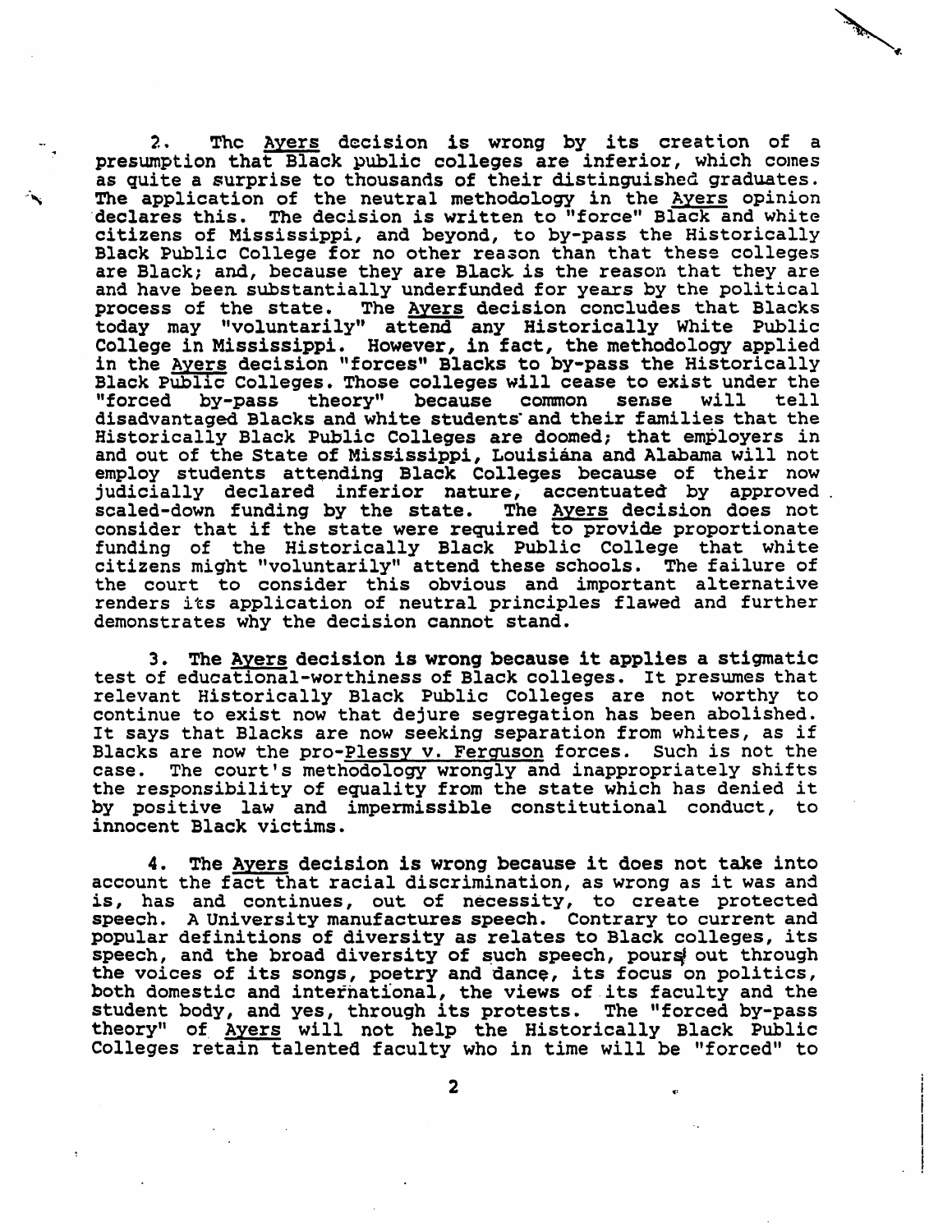leave these Black colleges as the state maintains level or decrease funding 'for these schools. As these white and Black teachers leave-so does their unique speech. The <u>Ayers</u> decision trammels on<br>the First Amendment freedoms of the Historically Black Public Colleges, and the exceptional diversity that intentional and defacto racism created. The result of the wrong and the speech derived therefrom is unquestionably and equitably protected under ·the First Amendment.

What is this protected diversity that finds shelter in the First Amendment? The states of Mississippi, Louisiana, Alabama and other great states of the South would not be able to boast of their ricb cultural heritage without the exceptional diversity of voices and speech represented by the Historically Black PUblic Colleges. Is this speech, and are such voices that have risen against the invidious back hand of racism, and.speech that now runs deep in the well of the state's history and which has vested in the state, and which is amplified beyond state borders through their many alumni,<br>to be permanently blacked-out by the Avers decision? These to be permanently blacked-out by the Avers decision? exceptional ideas, words, phrases, and particular conceptions that are represented by the expansive diversity of the Historically Black Public Colleges are threatened by <u>Ayers</u>, which sees diversity exclusively through the lens of a "forced by-pass" theory, which it attempts to justify under the shadow of neutral principle methodology.

5. Finally, the Ayers decision is flawed because the Historically Black Public College, many created one hundred years 190, play a direct role in the commerce of the Nation. They feed their graduates to education, agriculture, law, medicine, cheir graduates to education, agriculture, engineering, indeed, to all professional and graduate schools in the Nation. Many of these successful professionals, who for a variety of reasons, would never have been admitted to any other public college in Mississippi or Louisiana, or Alabama are now revenue producing and tax paying citizens of these states and the<br>Nation. Indeed, the Historically Black Public Colleges draw Indeed, the Historically Black Public Colleges draw stUdents from outside the state, who pay airfares to get there, purchase millions of dollars of merchandise in interstate commerce, use telephones to stay in touch with their families out-of-state, purchase books, supplies, fraternal uniforms and a host of other items in the stream of commerce. How can the Ayers decision stand in the face of indisputably the most critical period when Black men and women are needed as agents of the state to supplement the new efforts of the state to increase the number of educated Blacks, and simultaneously threaten the closure of the very source from which the majority of such agents are being graduated? Indeed, with the drastic drop of thirty thousand Black males from college in the past decade, a decline which is expected to continue and to increase for Black women also, a national state of emerrency will soon exist which could so enlarge the dependent state of Blacks so as to affect the economy and the domestic well-being of the Nation. Black colleges and the productive natura of their graduates have